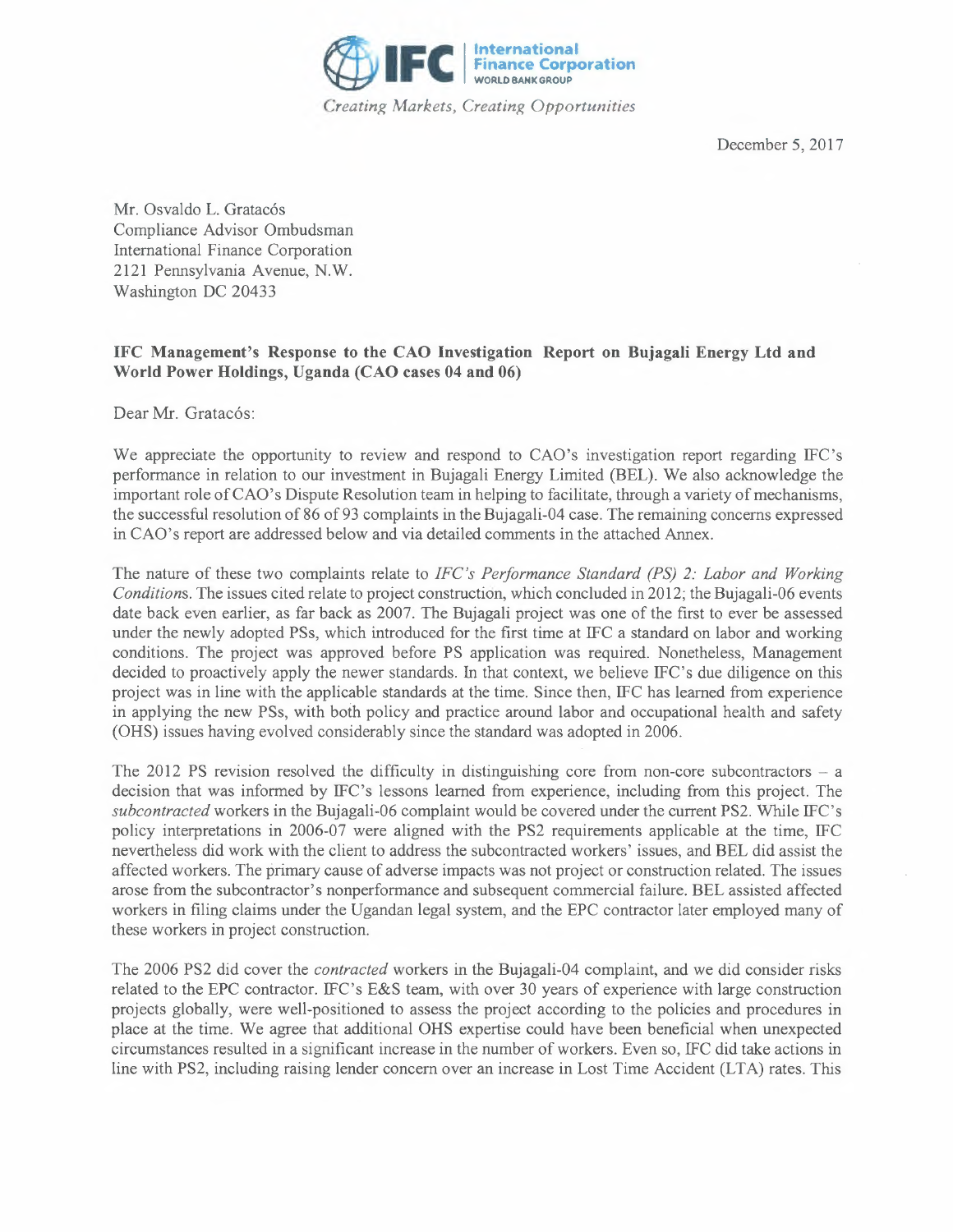led to an OHS audit and certification by BEL and its EPC contractor, which in tum led to a significant reduction in LTA rates. No further fatalities took place after March 2010.

IFC takes labor and working conditions seriously, including related to OHS, and remains commi tted to working with BEL to respond to any employee and community concerns. Bujagali continues to be a critical infrastructure project, which constituted a historical milestone in the private financing of power projects both in Sub-Saharan Africa and Uganda, and greatly contributed to Uganda's development at the time by helping restore the long-term sustainability of its power sector. IFC remains engaged with the client and is working proactively and productively to ensure that it takes seriously environmental and social issues during its current operations phase. This is reflected in the Environmental and Social Action Plan recently disclosed by IFC (on September 15, 2017) in the context of the proposed refinancing for the project, and which benefits from the evolution of IFC's experience and practice in applying the PSs since this project began.

We appreciate this report and look forward to continuing our dialogue with CAO. Please find in the attached Annex our more detailed responses to the key findings raised in the CAO Report.

Sincerely,

Ethiopis Tafara Vice President and General Counsel

*J.Jtr?lto,tt* 

 $\mathbb{R} \times$  Stephanie von Friedeburg Vice President for New Business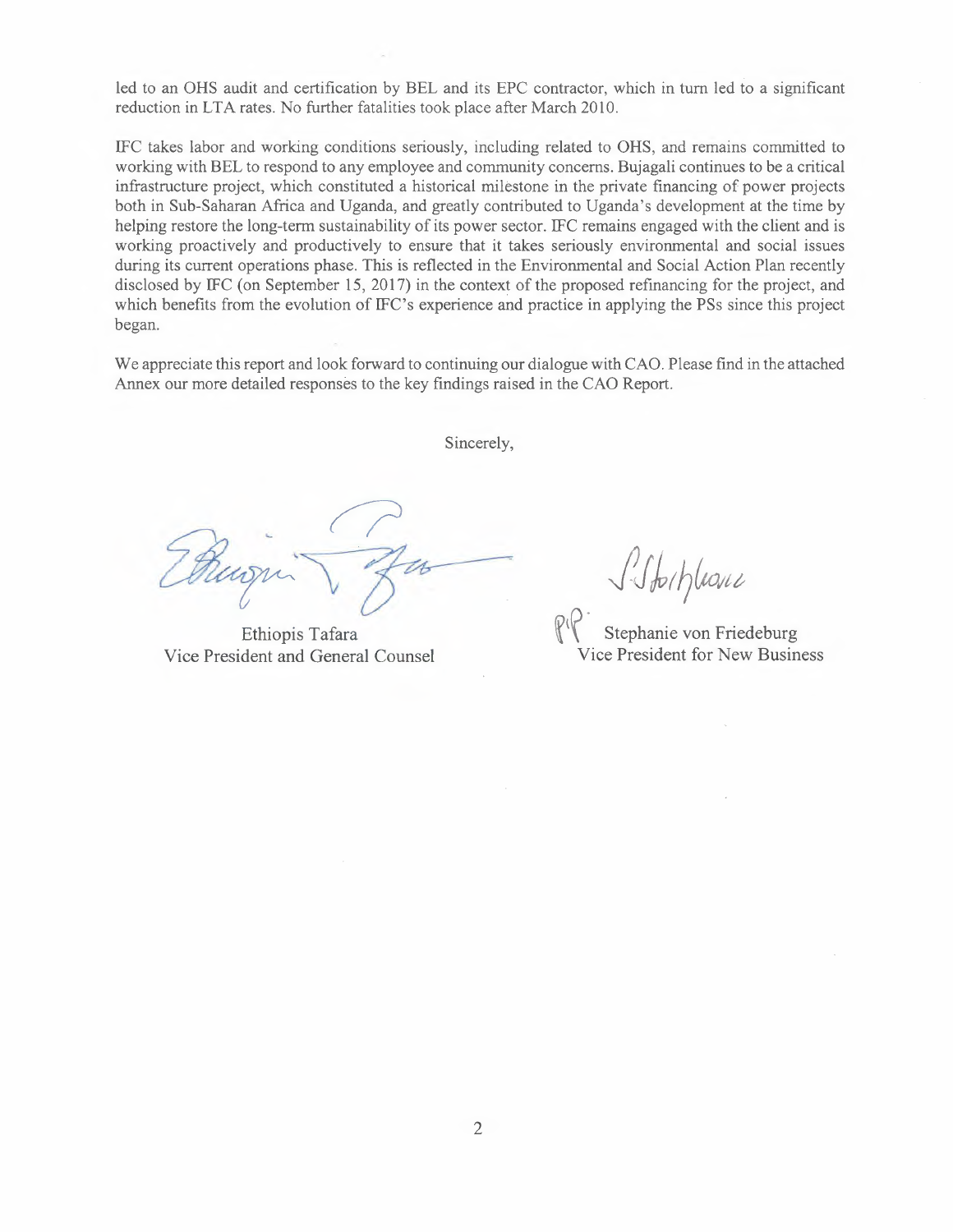## **Annex: IFC Tabulated Management Response: Bujagali 04-06**

|    | <b>CAO</b> Finding                                                                                                                                                                                                                                  | <b>IFC</b> Response                                                                                                                                                                                                                                                                                                                                                                                                                                                                                                                                                                                                                                                                                                                                                                                                                                                                                                                               | <b>IFC Actions Taken or Proposed</b>                                                                                                                                                                                                                                                                                                                                                                                                                                                                                                                                                                                                                                                                                                                                                                                                                                                                                                                                                                                             |
|----|-----------------------------------------------------------------------------------------------------------------------------------------------------------------------------------------------------------------------------------------------------|---------------------------------------------------------------------------------------------------------------------------------------------------------------------------------------------------------------------------------------------------------------------------------------------------------------------------------------------------------------------------------------------------------------------------------------------------------------------------------------------------------------------------------------------------------------------------------------------------------------------------------------------------------------------------------------------------------------------------------------------------------------------------------------------------------------------------------------------------------------------------------------------------------------------------------------------------|----------------------------------------------------------------------------------------------------------------------------------------------------------------------------------------------------------------------------------------------------------------------------------------------------------------------------------------------------------------------------------------------------------------------------------------------------------------------------------------------------------------------------------------------------------------------------------------------------------------------------------------------------------------------------------------------------------------------------------------------------------------------------------------------------------------------------------------------------------------------------------------------------------------------------------------------------------------------------------------------------------------------------------|
| 1. | IFC did not possess or have access to labor<br>and OSH competence that was sufficient to<br>evaluate the capacity of the client or the<br>EPC contractor to apply the provisions of<br>PS2 for a project of this scale and technical<br>complexity. | Staff assigned to this project were amongst<br>IFC's most experienced, with over 30 years of<br>experience with large construction projects<br>globally, and were well-positioned to assess<br>the project according to the policies and<br>procedures in place at the time. IFC<br>acknowledges that specialized OHS expertise<br>could have been beneficial to support IFC's<br>supervision when unexpected circumstances<br>resulted in a significant increase in the number<br>of workers; however, at that time IFC did put<br>some resources in place and take actions in line<br>with PS2, including raising lender concern<br>over an increase in lost time accidents (LTAs).<br>This led to the EPC contractor carrying out an<br>OHS audit. While IFC raised this issue in its<br>engagement with the company and the other<br>lenders, in retrospect we agree that additional<br>emphasis on this issue could have been<br>beneficial. | Since the launch of the IFC PS in 2006,<br>and subsequent update in 2012, IFC has<br>increased its internal capacity on OHS<br>issues, and the ongoing guidance that it<br>makes available to its environmental and<br>social staff at large, including:<br>Taking into account OHS skills<br>$\bullet$<br>among IFC's hiring criteria, and<br>assigning an internal OHS focal<br>point<br>$\bullet$<br>Internal capacity building, including<br>recurrent internal training sessions<br>on OHS issues, an online Q&A page<br>for OHS questions, and a pilot OHS<br>bulletin<br>Focused attention on greater<br>engagement with clients on OHS<br>issues<br>Development of several tools and<br>$\bullet$<br>guidance, such as:<br>Defined indicators for Lost<br>$\bigcirc$<br>Time Accidents (LTA) and<br>benchmarks for comparison<br>Tip-sheet on monitoring<br>$\circ$<br>OHS injury rates + excel<br>tool for appraisal /<br>supervision<br>Good Practice Note on<br>$\circ$<br>"Managing Contractors"<br>E&S Performance" |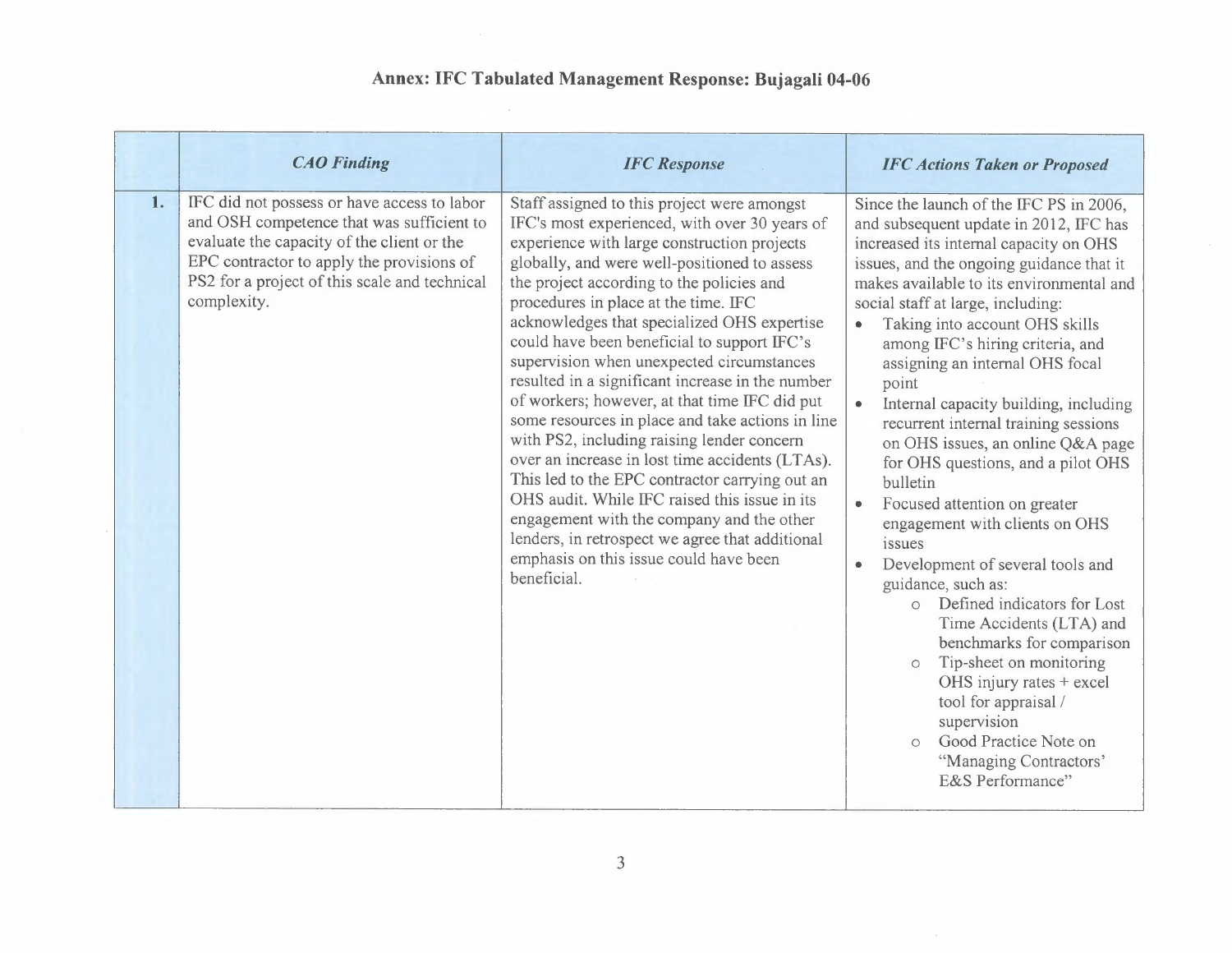|    | <b>CAO</b> Finding                                                                                                                                                                      | <b>IFC</b> Response                                                                                                                                                                                                                                                                                                                                                                                                                                                                                                                                                                                                                                                                                                                                                                                                                                                                                                                                                                                                 | <b>IFC Actions Taken or Proposed</b>                                                                                                                                                                                                                                                                                                                                                                                                             |
|----|-----------------------------------------------------------------------------------------------------------------------------------------------------------------------------------------|---------------------------------------------------------------------------------------------------------------------------------------------------------------------------------------------------------------------------------------------------------------------------------------------------------------------------------------------------------------------------------------------------------------------------------------------------------------------------------------------------------------------------------------------------------------------------------------------------------------------------------------------------------------------------------------------------------------------------------------------------------------------------------------------------------------------------------------------------------------------------------------------------------------------------------------------------------------------------------------------------------------------|--------------------------------------------------------------------------------------------------------------------------------------------------------------------------------------------------------------------------------------------------------------------------------------------------------------------------------------------------------------------------------------------------------------------------------------------------|
| 2. | IFC did not ensure that the SEA provided<br>adequate assessment of labor and OSH<br>risks— particularly assessment of country<br>and project specific OSH risks during<br>construction. | IFC acknowledges that assessment can be<br>particularly challenging for a greenfield<br>project. Our approach is to ensure that<br>adequate policies and procedures were in<br>place. IFC was satisfied that the policies and<br>procedures for the client and the EPC<br>contractor were in line with PS2 and the 2003<br>Guidelines for Occupational Health and Safety.<br>IFC relies on the company to incorporate good<br>international industry practice at the project<br>level, regardless of national legislation or<br>practice. Project-specific OHS questions were<br>addressed by having the EPC contractor put in<br>place policies and procedures to manage OHS<br>risks specific to the project – this approach is<br>designed to support good OHS practice at the<br>project level even when OHS practice<br>elsewhere in the country is poor and was a<br>typical approach for Multilateral Financial<br>Institutions and others financiers involved in<br>project-finance deals such as Bujagali. | IFC has undertaken a wide range of<br>efforts regarding OHS capacity, as<br>described above.                                                                                                                                                                                                                                                                                                                                                     |
| 3. | IFC did not ensure that the labor and OSH<br>related plans of the client and the EPC<br>contractor received appropriate technical<br>review.                                            | The EPC contractor hired a reputable,<br>international firm to prepare the labor and OHS<br>plans. BEL also hired a reputable international<br>firm to review and comment on those plans.<br>IFC assessed both the Health and Safety<br>Management Plan (HSMP) and the specific<br>plans and policies associated with HSMP, and<br>found that they met IFC OHS standards then in<br>place.                                                                                                                                                                                                                                                                                                                                                                                                                                                                                                                                                                                                                          | IFC's E&S Specialists currently have<br>access to more support on PS2 and OHS<br>issues compared to these first days of<br>practice under the new PSs. This<br>includes guidance and support on<br>technical review, but also includes<br>frameworks for reporting serious OHS<br>incidents and near misses, root cause<br>analysis and measures to prevent<br>recurrence, etc. While IFC applied the<br>practice in place at the time, this has |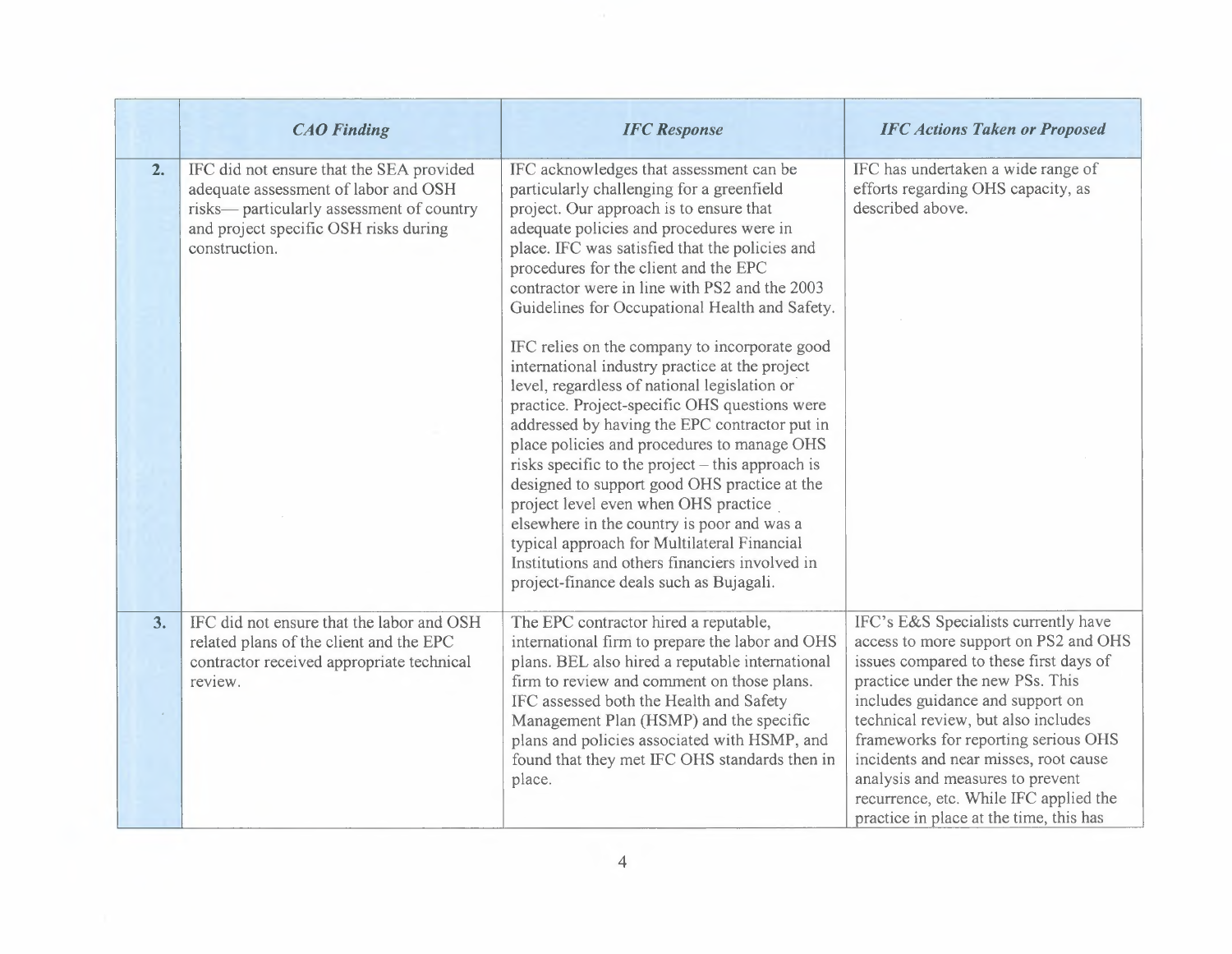|    | <b>CAO</b> Finding                                                                                                                                                                                       | <b>IFC</b> Response                                                                                                                                                                                                                                                                                                                                                                                                                                                                                                                                                                                               | <b>IFC Actions Taken or Proposed</b>                                          |
|----|----------------------------------------------------------------------------------------------------------------------------------------------------------------------------------------------------------|-------------------------------------------------------------------------------------------------------------------------------------------------------------------------------------------------------------------------------------------------------------------------------------------------------------------------------------------------------------------------------------------------------------------------------------------------------------------------------------------------------------------------------------------------------------------------------------------------------------------|-------------------------------------------------------------------------------|
|    |                                                                                                                                                                                                          |                                                                                                                                                                                                                                                                                                                                                                                                                                                                                                                                                                                                                   | evolved – and is an area of continuing<br>development for the E&S department. |
| 4. | IFC did not asses the client's capacity to<br>effectively monitor and manage the OSH<br>performance of the EPC contractor.                                                                               | IFC assesses the capacity of the main<br>shareholders when a project company is a<br>Special Purpose Vehicle (SPV) created with<br>the sole purpose of developing, constructing,<br>and operating the project. We take note of the<br>lack of documentation in this case, but confirm<br>that IFC did assess the experience of the<br>project shareholders in managing OHS<br>performance. For instance, project staff had<br>decades of experience managing construction<br>of major energy projects across the globe,<br>including major hydro projects and power<br>projects in the US and Sub-Saharan Africa. | N/A                                                                           |
| 5. | IFC did not ensure that the (Occupational)<br>Health and Safety Management Plan<br>(HSMP) of the EPC contractor was<br>developed following an initial OSH audit.                                         | Given the greenfield nature of the project, an<br>initial OSH audit was not applicable.                                                                                                                                                                                                                                                                                                                                                                                                                                                                                                                           | N/A                                                                           |
| 6. | IFC did not consider whether national<br>requirements for workers' compensation<br>provided injured workers with access to<br>appropriate compensation as required under<br>the Sustainability Framework | IFC considers this to be a legal issue, outside<br>the scope of the PSs. The overall focus of<br>IFC's approach to OHS remains on removing<br>residual risk through accident prevention.<br>Compensation remains under the authority of<br>the national/local bodies. IFC identified the<br>Ugandan legal requirement for worker's<br>compensation insurance and incorporated that<br>requirement into the investment agreement<br>with the company. The EPC contractor carried<br>such insurance and the injured workers were<br>covered under it. One reason the Medical<br>Advisory Board (MAB) was seen as an | N/A                                                                           |

 $\mathcal{A}^{\mathcal{A}}$  .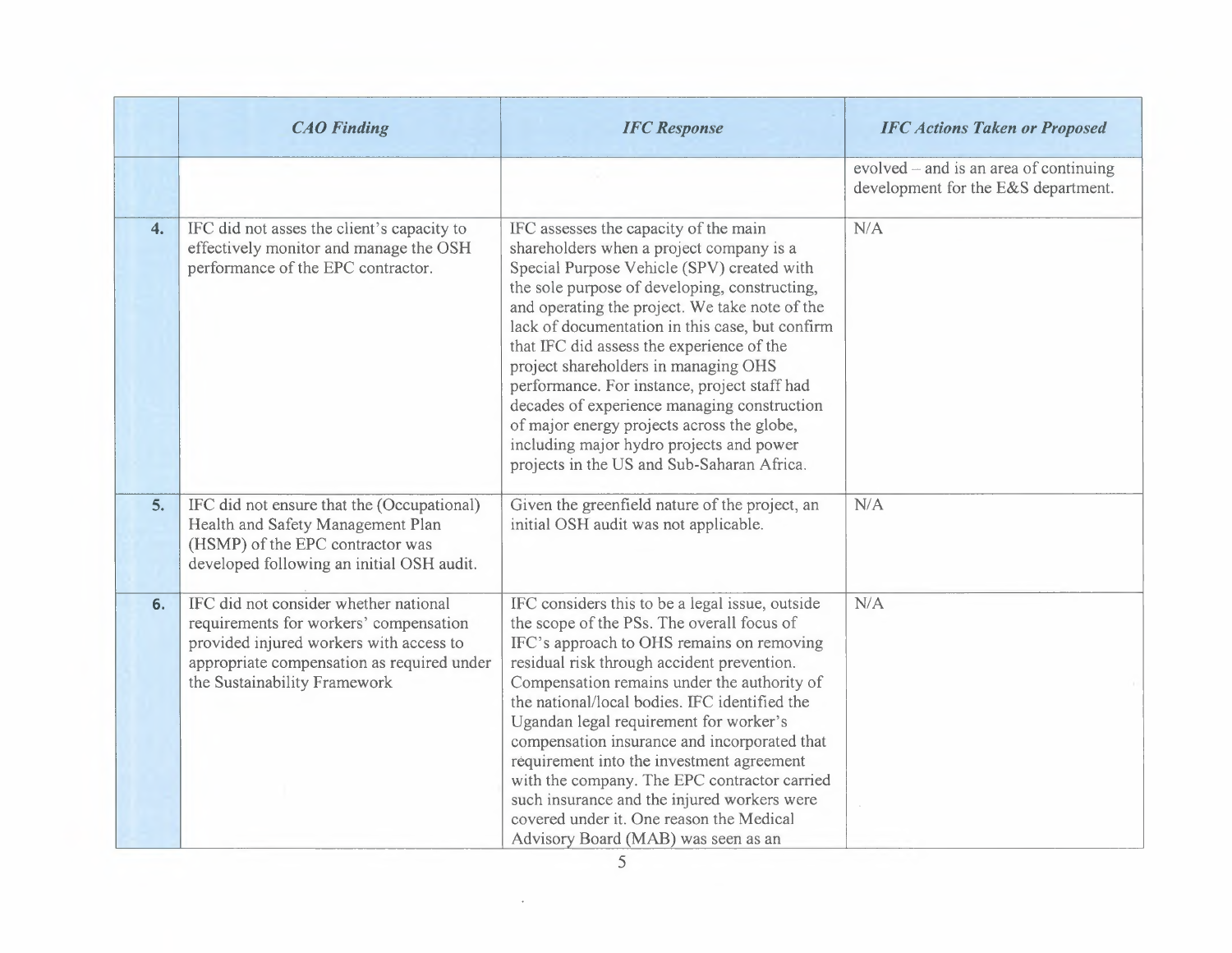|    | <b>CAO</b> Finding                                                                                                                                                                                                                        | <b>IFC</b> Response                                                                                                                                                                                                                                                                                                                                                       | <b>IFC Actions Taken or Proposed</b>                                                                                                                                                                                                                                                                                                                        |
|----|-------------------------------------------------------------------------------------------------------------------------------------------------------------------------------------------------------------------------------------------|---------------------------------------------------------------------------------------------------------------------------------------------------------------------------------------------------------------------------------------------------------------------------------------------------------------------------------------------------------------------------|-------------------------------------------------------------------------------------------------------------------------------------------------------------------------------------------------------------------------------------------------------------------------------------------------------------------------------------------------------------|
|    |                                                                                                                                                                                                                                           | appropriate means to review the workers' cases<br>is that it can, under Ugandan law, change the<br>level of disability of the worker and thereby<br>require the insurance company to increase the<br>amount paid to the worker. Neither IFC, the<br>company, nor the EPC contractor, had the legal<br>means to do so.                                                     |                                                                                                                                                                                                                                                                                                                                                             |
| 7. | IFC's pre-investment review of the project<br>was not commensurate to risk. As a result,<br>IFC did not have assurance the project<br>could meet the labor and OSH related<br>requirements of the PS over a reasonable<br>period of time. | IFC believes that the pre-investment review of<br>the project was commensurate with the risk.<br>Unforeseen circumstances increased that risk<br>and did put additional pressure on the OHS<br>management systems, as further discussed<br>below.                                                                                                                         | N/A                                                                                                                                                                                                                                                                                                                                                         |
|    |                                                                                                                                                                                                                                           | While the CAO Report refers to potential<br>shortcomings to IFC's review, it does not<br>identify any specific inadequacies in the HSMP<br>of the EPC contractor that, had they been<br>corrected, would have improved the project<br>OHS outcomes. Indeed, these outcomes were<br>the result of unexpected circumstances.                                                |                                                                                                                                                                                                                                                                                                                                                             |
| 8. | IFC did not possess or have access to labor<br>and OSH competence sufficient to monitor<br>the application of its labor and OSH<br>requirements to a construction project of<br>this scale and technical complexity.                      | IFC staff assigned to the project had substantial<br>experience in large-scale construction projects<br>globally. IFC appreciates that the increase in<br>the number of workers resulted in an increased<br>OHS-related risk, and acknowledges that<br>additional, specialized expertise might have<br>been beneficial to the IFC team at that specific<br>point in time. | IFC has undertaken a range of efforts<br>regarding OHS capacity, as described<br>above. IFC practice related to labor<br>issues more broadly has also evolved<br>along with the evolution and<br>amendments to PS2. In addition, the<br>E&S department has access to "on-call"<br>labor experts to provide assistance in<br>particularly challenging cases. |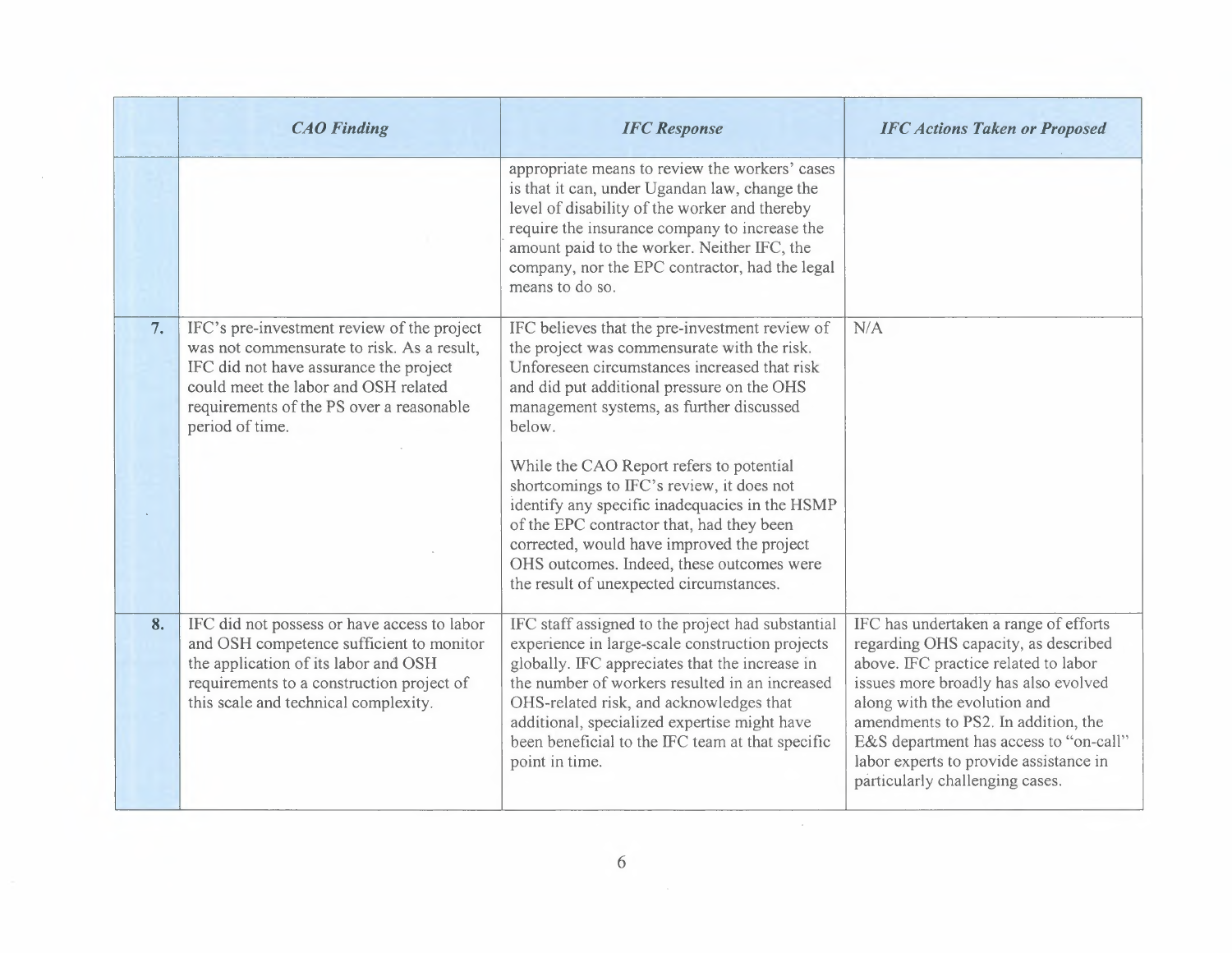|      | <b>CAO</b> Finding                                                                                                                                                                                                                                 | <b>IFC</b> Response                                                                                                                                                                                                                                                                                                                                                                                                                                                                                                                                                                                                                                                                                                                                                                                                                                                                                                                                                                                                                                                                                           | <b>IFC Actions Taken or Proposed</b>                                                                                                                                                                                                                                                                                                                                                                                                                                                   |
|------|----------------------------------------------------------------------------------------------------------------------------------------------------------------------------------------------------------------------------------------------------|---------------------------------------------------------------------------------------------------------------------------------------------------------------------------------------------------------------------------------------------------------------------------------------------------------------------------------------------------------------------------------------------------------------------------------------------------------------------------------------------------------------------------------------------------------------------------------------------------------------------------------------------------------------------------------------------------------------------------------------------------------------------------------------------------------------------------------------------------------------------------------------------------------------------------------------------------------------------------------------------------------------------------------------------------------------------------------------------------------------|----------------------------------------------------------------------------------------------------------------------------------------------------------------------------------------------------------------------------------------------------------------------------------------------------------------------------------------------------------------------------------------------------------------------------------------------------------------------------------------|
| 9.   | IFC did not establish agreed OSH<br>performance criteria for the client or the<br>EPC contractor or ensure that client<br>reporting provided necessary performance<br>and measurement data to assess the EPC<br>contractor's site OSH performance. | The original performance criteria applied to the<br>project were drawn from the 2003 OHS<br>Guidelines, as these were the relevant<br>guidelines at the time of the project appraisal.<br>The performance criteria therefore met the<br>requirements in existence at the time.<br>Nonetheless, when the 2007 EHS Guidelines<br>came into effect, IFC aligned its supervision<br>according to this improved reflection of good<br>international practice (GIIP).                                                                                                                                                                                                                                                                                                                                                                                                                                                                                                                                                                                                                                               | The 2007 General EHS Guidelines<br>better reflect GIIP, and are more flexible<br>in allowing leading indicators - rather<br>than trailing indicators - that might<br>better predict future problems with<br>OHS. The emphasis of both PS2 and the<br>EHS Guidelines remains on avoiding<br>injuries and illness.                                                                                                                                                                       |
| 10.1 | IFC's Site Supervision Visits did not<br>provide sufficient OSH compliance data<br>regarding the EPC contractor's site<br>performance or the client's capacity to<br>monitor overall project OSH performance.                                      | The twice-annual site supervision visits were<br>only one of several means by which IFC<br>received OHS data. In addition to these<br>supervision visits, the Panel of Experts and the<br>Independent Engineer also visited the site and<br>made observations on the OHS status of the<br>project. These visits generally took place at<br>times different from the lenders'/IFC's site<br>supervision visits and therefore provided<br>additional data points.<br>IFC also received quarterly E&S reports that<br>included data on OHS. The requirement to<br>report significant incidents, such as fatalities,<br>were also important to tracking OHS<br>performance. IFC did follow up immediately<br>on reports of fatalities to ensure that the client<br>assessed the need to amend the existing OHS<br>procedures, drawing from the lessons learned<br>from these incidents. In all the cases of<br>fatalities, changes were made either in policies<br>and procedures, or in training and enforcement<br>of those policies and procedures. No further<br>fatalities took place after March 2010, even | As discussed above, IFC's efforts to<br>improve practice around OHS include<br>ensuring a range of efforts are made to<br>acquire sufficient OHS information from<br>the project site. This includes, among<br>others, defined indicators for LTA and<br>benchmarks for comparison, a tip-sheet<br>on monitoring OHS injury rates and an<br>excel tool for appraisal and supervision,<br>and a recently published Good Practice<br>Note on "Managing Contractors' E&S<br>Performance." |

 $\overline{\phantom{a}}$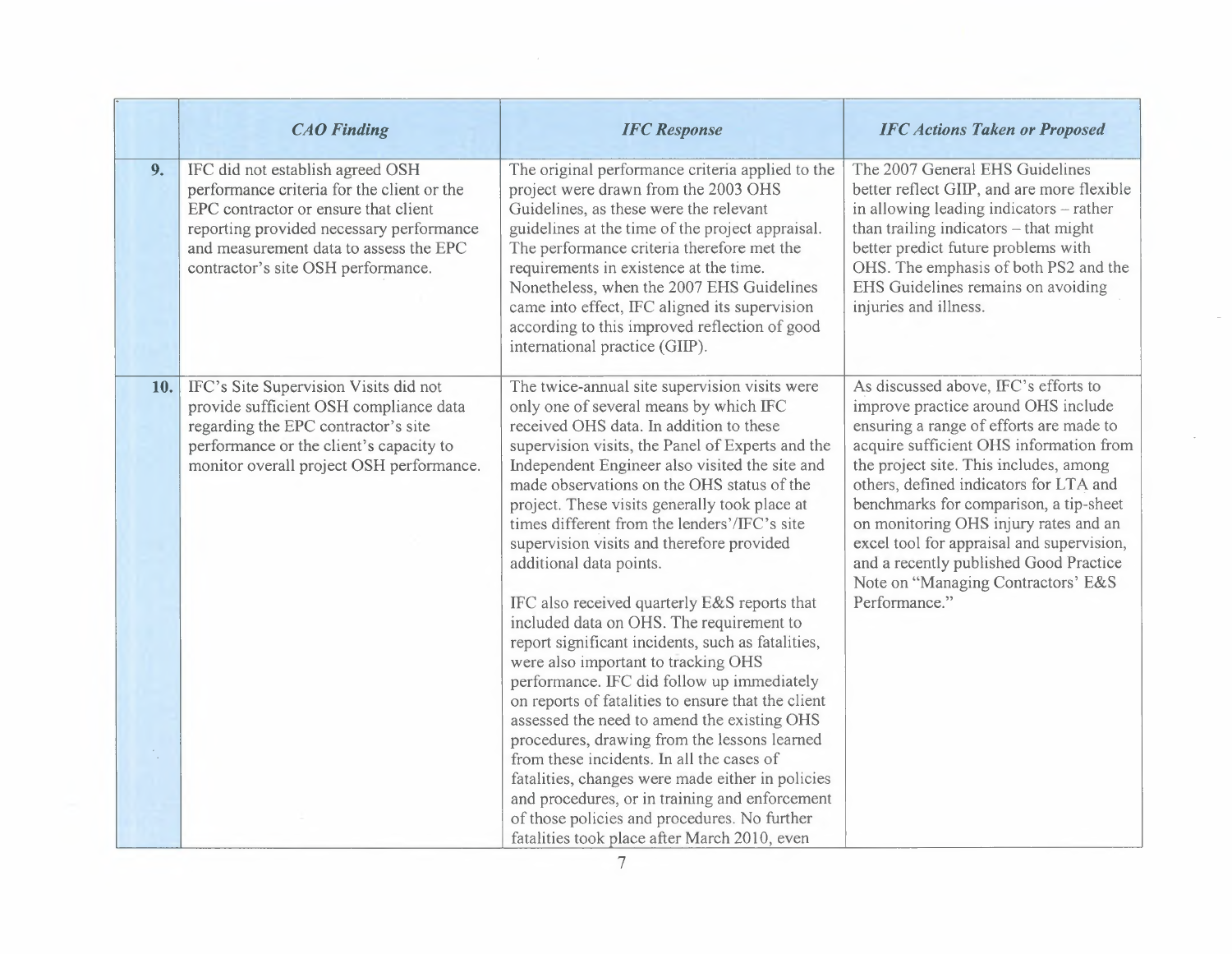|     | <b>CAO</b> Finding                                                                                                                                                                                                                                                              | <b>IFC</b> Response                                                                                                                                                                                                                                                                                                                                                                                                                                                                                                                                                                                                                                                                                                                                                                                 | <b>IFC Actions Taken or Proposed</b>                                                                                                                                                                                                                                                                                                                                                         |
|-----|---------------------------------------------------------------------------------------------------------------------------------------------------------------------------------------------------------------------------------------------------------------------------------|-----------------------------------------------------------------------------------------------------------------------------------------------------------------------------------------------------------------------------------------------------------------------------------------------------------------------------------------------------------------------------------------------------------------------------------------------------------------------------------------------------------------------------------------------------------------------------------------------------------------------------------------------------------------------------------------------------------------------------------------------------------------------------------------------------|----------------------------------------------------------------------------------------------------------------------------------------------------------------------------------------------------------------------------------------------------------------------------------------------------------------------------------------------------------------------------------------------|
|     |                                                                                                                                                                                                                                                                                 | with the increase in the number of workers on<br>site.                                                                                                                                                                                                                                                                                                                                                                                                                                                                                                                                                                                                                                                                                                                                              |                                                                                                                                                                                                                                                                                                                                                                                              |
| 11. | Other project monitoring reports such as the<br>Panel of Experts reports and the reports<br>produced by the independent engineer had<br>insufficient OSH focus to effectively<br>supplement the client's own reporting or<br>IFC's lack of direct supervision of OSH<br>issues. | These reports necessarily covered multiple<br>areas. Though not focused solely on OHS<br>issues, when taken collectively, IFC believes<br>that they provided the data required, in<br>particular observations on the actual OHS<br>practices at the project site. The observations<br>of these experienced experts, along with<br>conversations with insurers, were important to<br>IFC's understanding of what was taking place<br>at the site.                                                                                                                                                                                                                                                                                                                                                    | N/A                                                                                                                                                                                                                                                                                                                                                                                          |
| 12. | IFC neither received OSH management<br>system audits nor commented on their<br>absence                                                                                                                                                                                          | The policy in effect at the time required audits<br>as part of the OHS management system, but<br>did not specify external, independent audits.<br>The EPC contractor's Health and Safety<br>Management Plan did make the Site Safety<br>Manager responsible for conducting safety<br>audits of the main contractor and the<br>subcontractors, and for undertaking safety<br>inspections, but did not specify that these must<br>be at least yearly. The Risk Assessment<br>Protocol required continuous improvement<br>through reviews of any OHS implications of<br>changed activities or changed risk profiles.<br>IFC does agree that we could have been more<br>diligent in ensuring the Site Safety Manager<br>undertook a review of the project's OHS<br>management systems when appropriate. | IFC has since revised this policy, and<br>the guideline requirement for annual<br>OHS audits no longer exists. Current<br>requirements include management of<br>change procedures that seek to identify<br>potential risks, including OHS risks,<br>prior to changes in the project or the<br>project's risk profile, and reviews of<br>safety events to improve policies and<br>procedures. |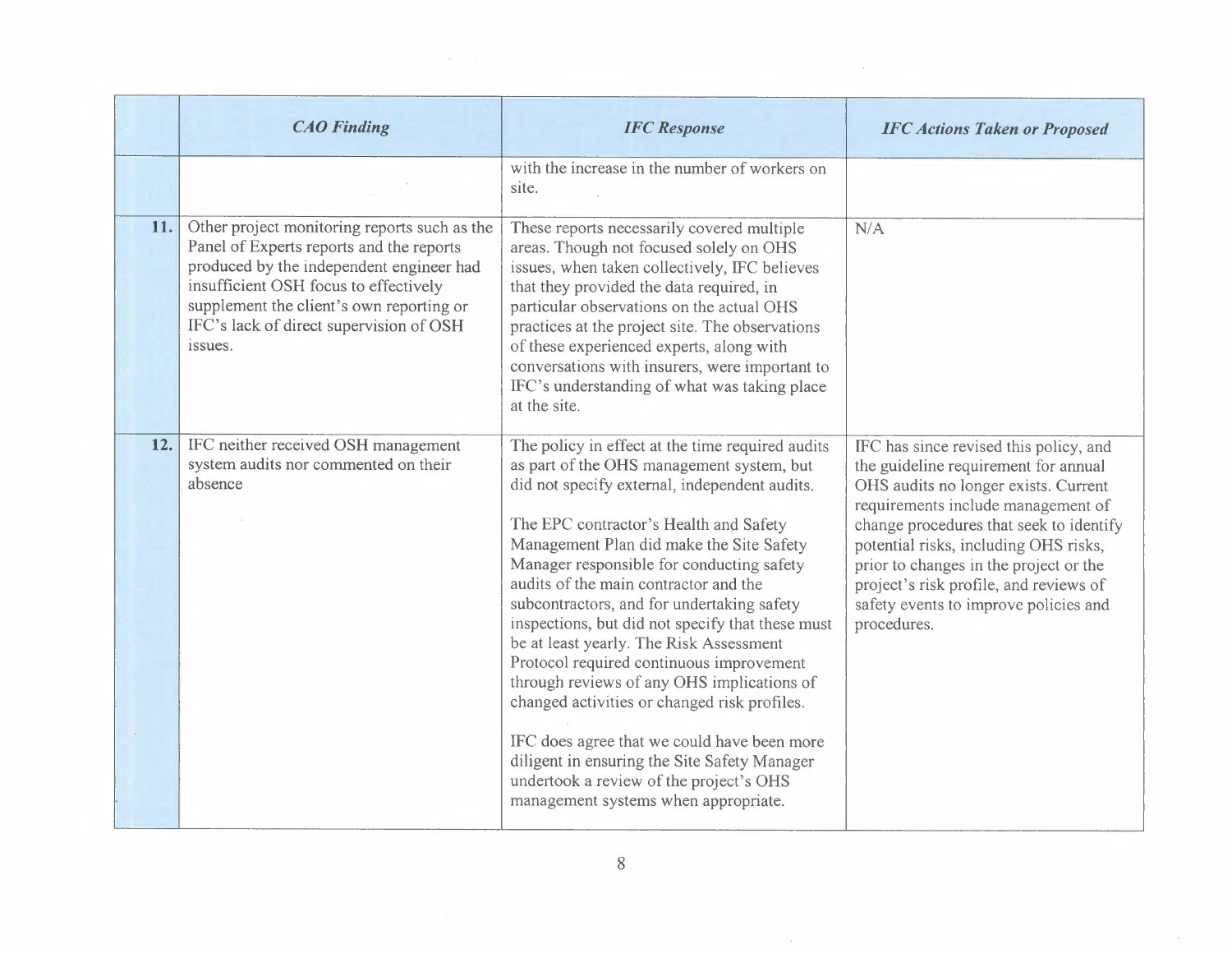|     | <b>CAO</b> Finding                                                                                                                                                                                                                                               | <b>IFC</b> Response                                                                                                                                                                                                                                                                                                                                                                                                                                                                                                                                                                                                                                     | <b>IFC Actions Taken or Proposed</b>                                                                                                                                                                                                                                                                                                                                                                                             |
|-----|------------------------------------------------------------------------------------------------------------------------------------------------------------------------------------------------------------------------------------------------------------------|---------------------------------------------------------------------------------------------------------------------------------------------------------------------------------------------------------------------------------------------------------------------------------------------------------------------------------------------------------------------------------------------------------------------------------------------------------------------------------------------------------------------------------------------------------------------------------------------------------------------------------------------------------|----------------------------------------------------------------------------------------------------------------------------------------------------------------------------------------------------------------------------------------------------------------------------------------------------------------------------------------------------------------------------------------------------------------------------------|
| 13. | IFC neither received nor commented on the<br>absence of regular root-cause analyses of<br>OSH incidents.                                                                                                                                                         | IFC did receive and review analyses of<br>accidents, particularly fatalities.<br>IFC acknowledges shortcomings in<br>documenting staff activities and recognizes<br>that this may have led to a perception of<br>limited due diligence efforts, even though this<br>was not the case.                                                                                                                                                                                                                                                                                                                                                                   | IFC's E&S management emphasizes the<br>importance of documentation, including<br>related to the review of client incident<br>reports. IFC fully supports the<br>importance of root-cause analysis of<br>OHS incidents.                                                                                                                                                                                                           |
| 14. | IFC did not assure itself that the Bujagali-<br>04 complaints received appropriate<br>compensation for workplace injuries.                                                                                                                                       | IFC considers this to be a legal issue $-$ the<br>labor agreement between workers, companies,<br>and contractors should be in accord with<br>national law. Assessing the adequacy of such<br>compensation falls beyond IFC's authority,<br>competencies and area of expertise. However,<br>even though this issue falls outside the scope of<br>the PSs, once the workers' compensation issue<br>was raised, IFC staff actively engaged with<br>CAO's Dispute Resolution to identify and<br>support the mechanisms under Ugandan law,<br>the Dispute Resolution mechanism itself, and<br>the EPC contractor's mechanisms for resolving<br>these issues. | N/A                                                                                                                                                                                                                                                                                                                                                                                                                              |
| 15. | IFC erred in deciding that the Bujagali-06<br>Complainants were not covered by its E&S<br>requirements. As a result, allegations that<br>construction of the project had significant<br>adverse effects on employees of the<br>subcontractor were not addressed. | The definition of subcontractors in the 2006<br>PSs gave rise to some ambiguity in<br>interpretation. While IFC did not consider PS2<br>to be required for these workers under the<br>applicable standard at the time, discussions<br>around this interpretation in this and other<br>projects informed the revision of this clause in<br>the 2012 PSs.<br>While IFC believes its policy interpretations<br>were aligned with the 2006 PS2 requirements,                                                                                                                                                                                                | IFC has since revised this policy.<br>Recognizing the challenges inherent in<br>making such decisions regarding<br>application to subcontractors, the 2012<br>update of PS2 revised this clause. This<br>clarification has helped to avoid<br>confusion over what does or does not<br>constitute "core functions." It also<br>requires that the PS2 grievance<br>mechanism be extended to all<br>contractors and subcontractors. |
| 9   |                                                                                                                                                                                                                                                                  |                                                                                                                                                                                                                                                                                                                                                                                                                                                                                                                                                                                                                                                         |                                                                                                                                                                                                                                                                                                                                                                                                                                  |

 $\sim$   $\sim$ 

 $\sim$